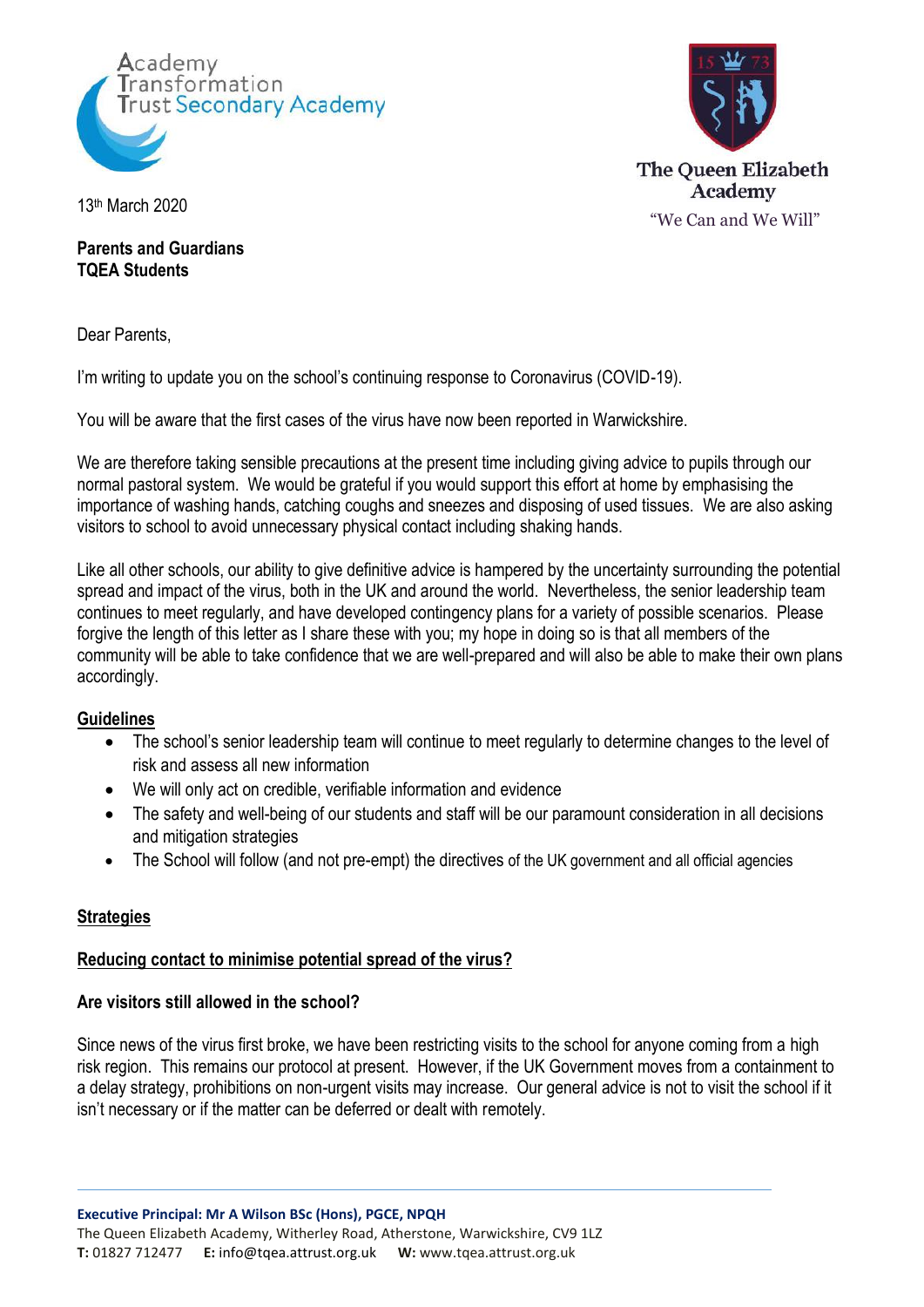## **Will the school still play sporting fixtures?**

As above. Part of the UK government's delay strategy may be the cancellation of mass events such as sports matches. Whether school sport would fit into this category is unclear at this time, but we are prepared for either eventuality. At present, our fixtures continue, with the added precaution that we are in touch with opposition teams beforehand to ensure that they have had no medical concerns amongst any of their players or supporters.

## **What about the school trips that are planned for the coming months?**

We will follow the government advice regarding travel.

## **What happens if my child travels to another country?**

It is possible that the UK government will soon start to advise against non-essential overseas travel. As we are in normal term time, we do not expect students to be absent from school anyway. However, the Easter break takes place in April, and many families will still be planning overseas holidays. If the situation has not changed by the time we return for the summer term, we will be requiring all families to disclose any overseas travel and will be requiring a 14-day self-isolation period for anyone meeting the government and public health guidelines with regard to this.

#### **Closure**

## **Will the school close?**

We would only close the school if directed to do so by the authorities or should we be unable to open for health and safety reasons such as staffing levels. At present, that is not the preferred option of the UK government.

## **What happens to my child's education if the school closes for a while?**

The school will endeavour to provide suitable work and, where possible, guidance via electronic methods (e.g. Google classrooms, email interaction and the provision of self-directed study opportunities). We will ensure that every effort is made to support year 11 students in the most productive ways available to us and will expect them to remain committed and focussed in working with us at this crucial time in their studies. As a precautionary measure and in order to prepare for the possibility of closure we have started to issue year 11 with additional materials such a past papers and revision booklets. Guidance on how and when these should be attempted will be made available through the school website in the event of closure.

#### **What about the upcoming public examinations?**

If the GCSE examinations are in any way altered or delayed, all schools throughout the country will be in the same position. We are aware that examination boards are already in discussion regarding possible alternatives should the normal schedule be impacted, and we will advise our own students as soon as we are informed of any changes. However, we remain confident that no student will ultimately be disadvantaged.

#### **Communication**

## **How will the school communicate updates or changes in plans to families?**

We will continue to update parents via email, text and through our website. Any urgent messages will also be posted on the website and our Twitter feed. Parents will understand that if the school is closed there is a